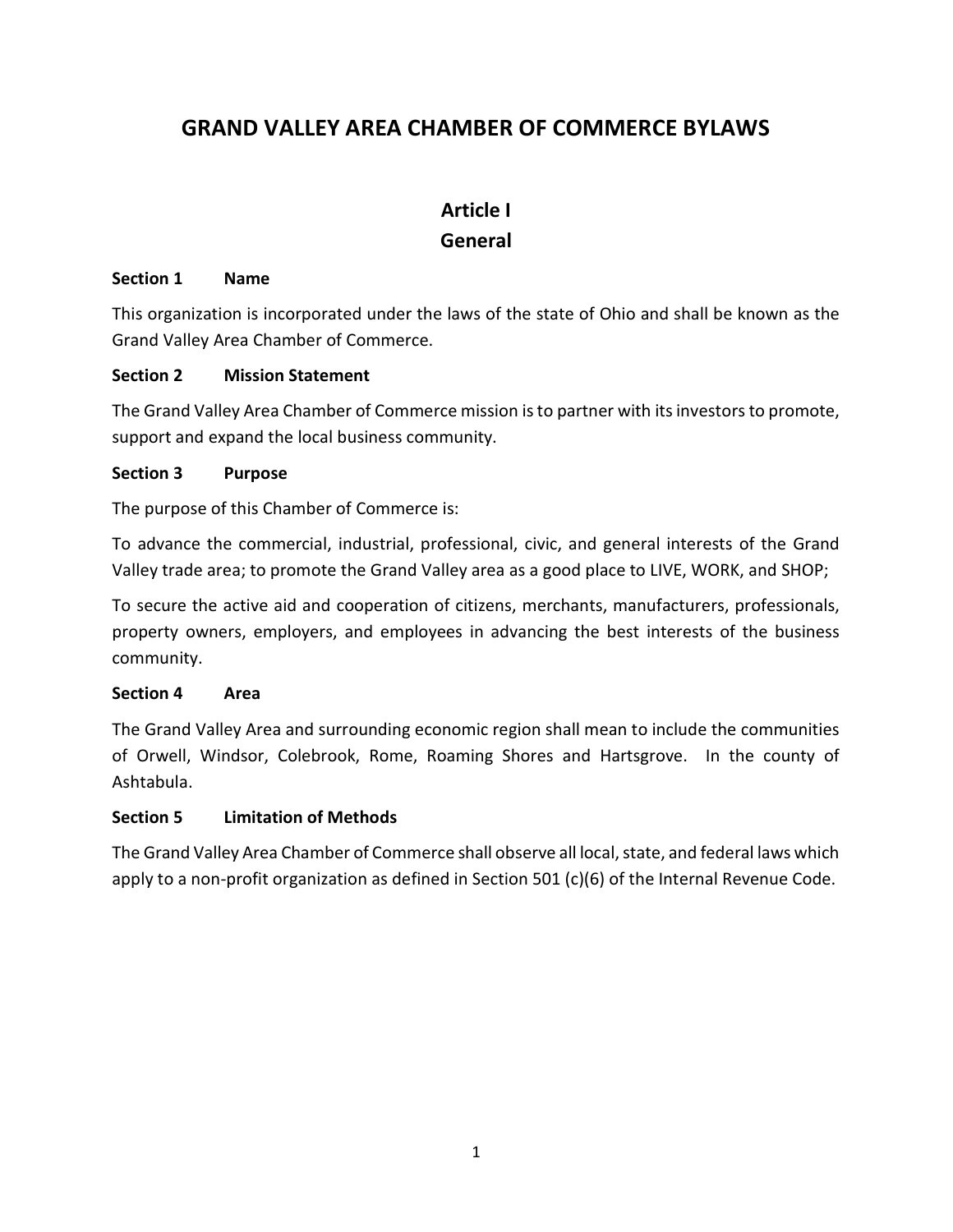## Article II Membership

### Section 1 Eligibility

Any person, association, corporation, partnership, or estate, who sympathizes with the purpose of the Grand Valley Area Chamber of Commerce is eligible for membership.

#### Section 2 Election

Application for membership shall be made in writing.

The application shall be a guarantee on the part of the applicant to uphold the purpose of the Chamber and to adhere to the constitution, rules, and regulations of the Grand Valley Area Chamber of Commerce.

Membership may be initiated by the interested party or by a member of the organization.

Applicants for membership shall be considered full members when dues are paid.

### Section 3 Investments

The Annual Membership Dues shall be set by the Executive Committee and reported at a regular meeting for a majority vote of all members present. Adjustments and discounts to the regular dues will be determined by the Executive Committee. Payment of dues in advance is required before any privileges of membership can be exercised. Failure to pay dues by the end of the fiscal year will result in termination of chamber membership on January 2nd. Unless otherwise instructed by the Executive Committee, invoices will be mailed by September 30th for the following fiscal year.

#### Section 4 Voting

Each business shall be entitled to one paid membership. Each paid membership is entitled to one vote and all chamber benefits.

### Section 5 Termination

Memberships may be rescinded for any financial obligation (other than dues) that has been outstanding for 90 days and may be rescinded at the discretion of the Executive Committee. Membership may be reinstated upon payment of outstanding financial obligation and by action of the Executive Committee.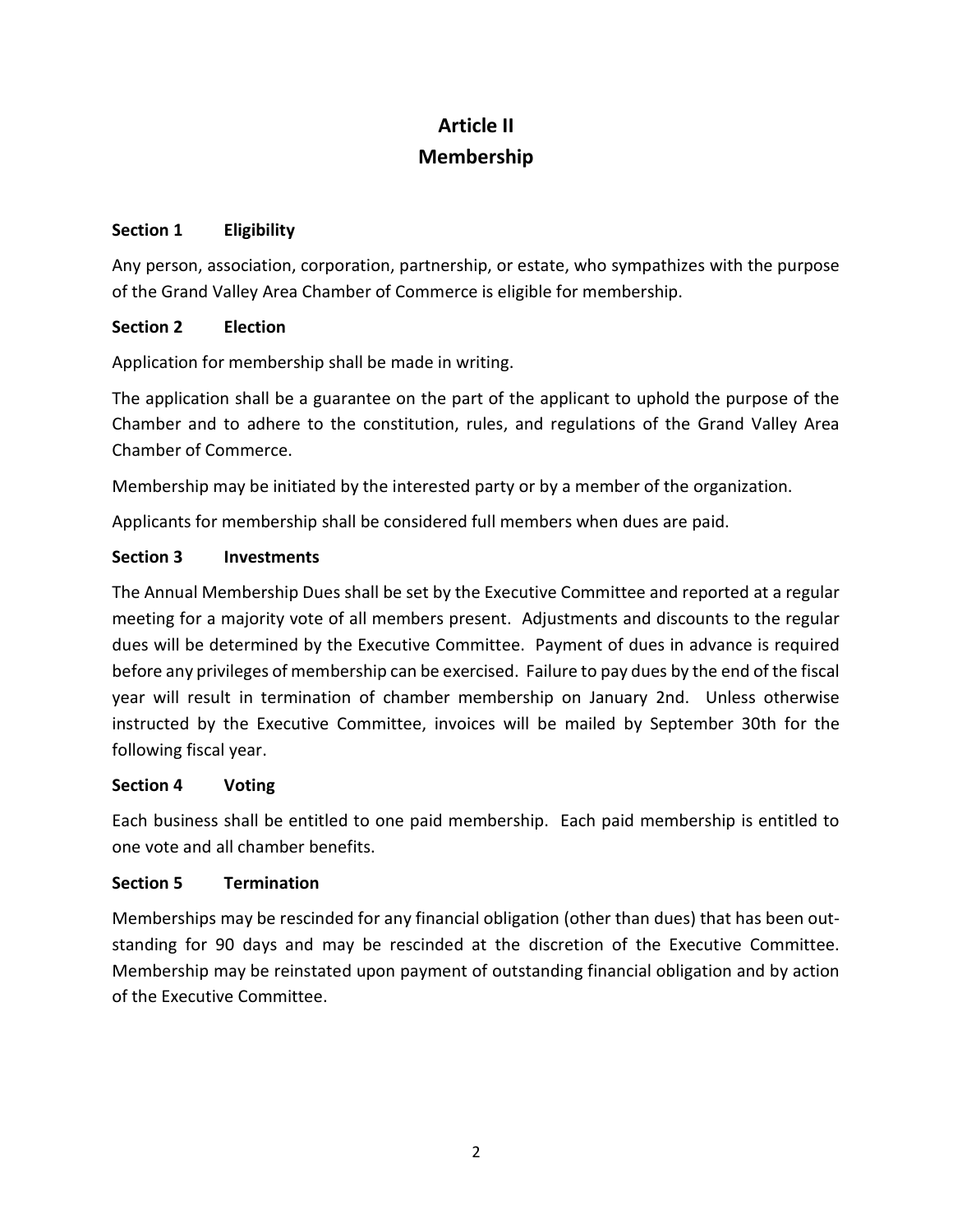# Article III Meetings

### Section 1 Regular Meetings

The regular meetings of the Chamber of Commerce shall be held a minimum of once a month. The time and place will be at the discretion of the Executive Committee.

## Section 2 Order of Business

- 1) Call to Order
- 2) Pledge of Allegiance to the Flag (optional)
- 3) Invocation (optional)
- 4) Reading of the minutes from the previous meeting
- 5) Treasurer's Report
- 6) Report of the Executive Committee
- 7) Report of the Standing Committee
- 8) Unfinished Business
- 9) New and Miscellaneous Business
- 10) Adjournment

This order may be changed at the discretion of the President or the Executive Committee.

## Section 3 Executive Meetings

The executive meetings of the Chamber of Commerce shall be held a minimum of once a month. The time and place will be at the discretion of the Executive Committee.

## Section 4 Special Meetings

Special meetings may be called by the President or upon petition to the Executive Committee by 5% of the membership. Membership must be notified of the purpose of the special meeting at least one week prior to the meeting.

### Section 5 Notices, Agenda, Minutes

Written notice of all chamber meetings must be given at least 10 days in advance unless otherwise stated. An advanced agenda and minutes must be prepared for all meetings.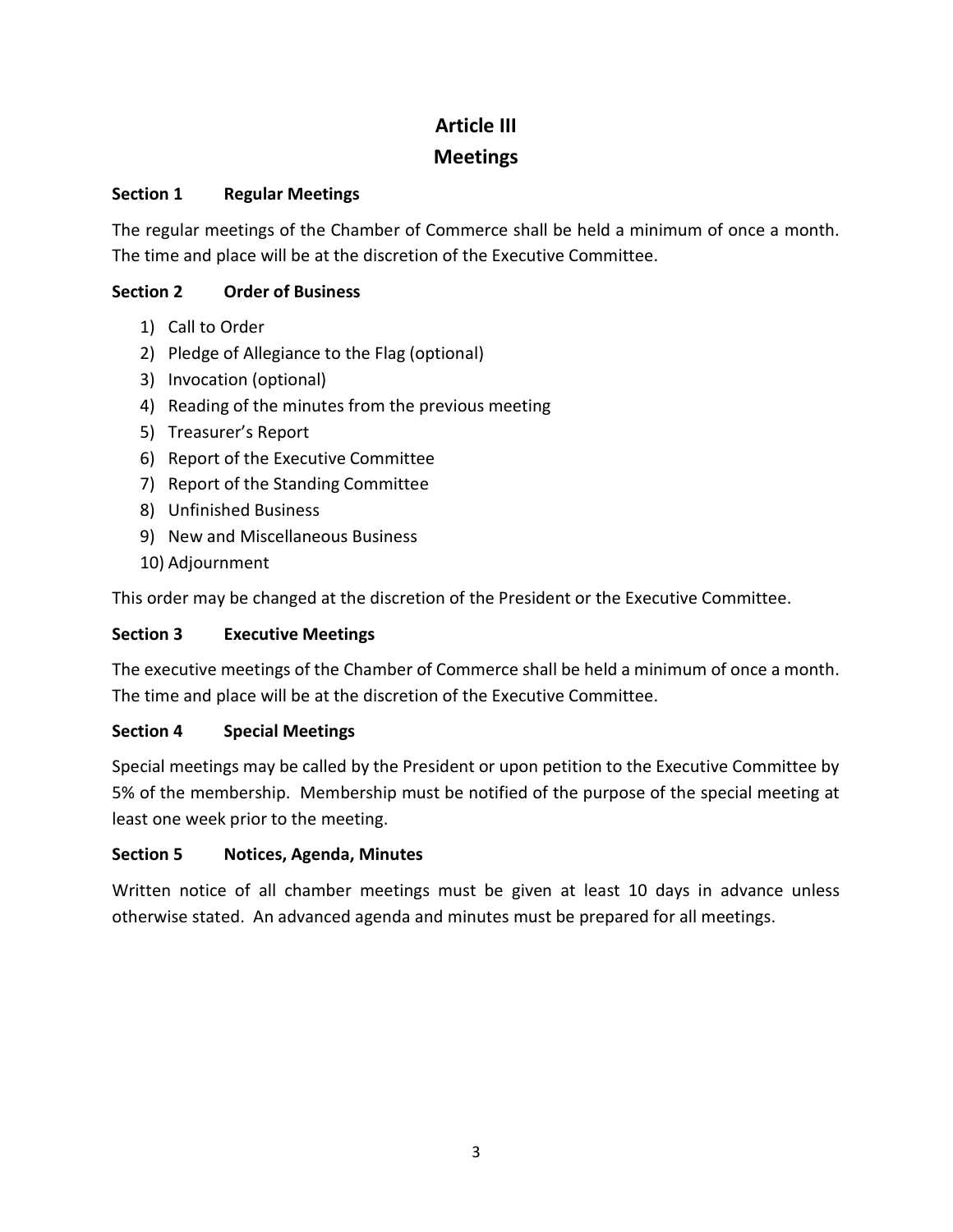# Article IV Executive Committee

### Section 1 Executive Committee

The Executive Committee shall consist of six (6) members including the five (5) current Officers and the immediate past President. In the absence of an immediate past president, a member at large shall be appointed. The Executive Committee shall:

- a) Have the power to fill all vacancies on the Board
- b) Adopt rules for conducting the business of the Chamber subject to the approval by majority vote at a membership meeting providing notice of such action concerning bylaws shall be given one week in advance.
- c) Shall meet at least once a month at such regular time and place as determined by them or as called upon by the President or acting Chairman.
- d) Approve the disbursement of funds by the Treasurer or place the disbursement before the entire body at a regular meeting.
- e) Appoint a committee of at least two people excluding any officer of the Executive Committee to review the Treasurer's records at the close of the fiscal year.
- f) Prepare an outline of a budget to be used as a guideline for the next year.

In the event of a tie in any vote of the executive committee, that issue shall be presented at the next regular membership meeting for action to be taken.

### Section 2 Election of Officers

The election of Officers shall happen annually at the November meeting. The Nominating Committee shall present a slate of officers for each position at the October meeting. Additional nominations may be made from the floor at the time the slate of officers is presented. Each term shall run from January 1 to December 31st of the calendar year. Each elected officer may hold their position continuously for a maximum of three one-year terms or until a successor is elected.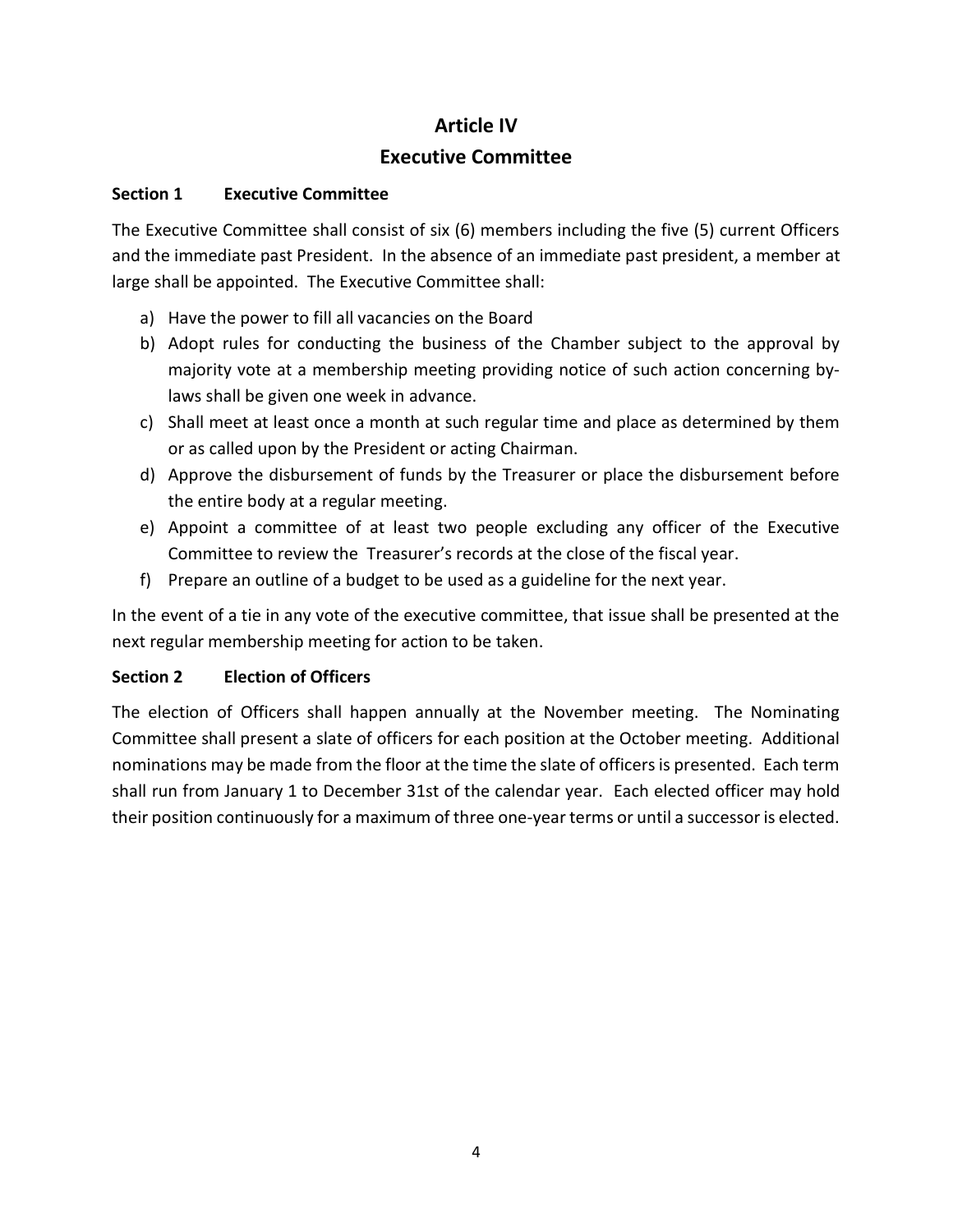## Article V Executive Officers & Duties

#### Section 1 Executive Officers and Duties

President - The President shall preside at all meetings of the Chamber and the Executive Committee and shall perform all duties incidental to that office. The President, subject to the Executive Board, shall appoint all Committees promptly upon assuming office and shall be an ex-officio member of all committees. The President will only vote to break a tie or when there is a paper ballot.

Vice President - Vice President shall act in the absence of the President. 1st Vice President shall become president if there is a vacancy in the position of President. The 2nd Vice President shall become first Vice President if the position becomes vacant. The Executive Committee will fill the position of 2nd Vice President when it is vacated. Both the 1st and 2nd vice president shall chair a standing committee to be determined by the board.

Secretary - The Secretary shall keep an accurate record of the acts and proceedings of all meetings of the Chamber and the Executive Committee.

Treasurer – The Treasurer shall receive and disburse the funds as approved, authorized, and ordered by the Executive Committee or the membership and keep the financial records.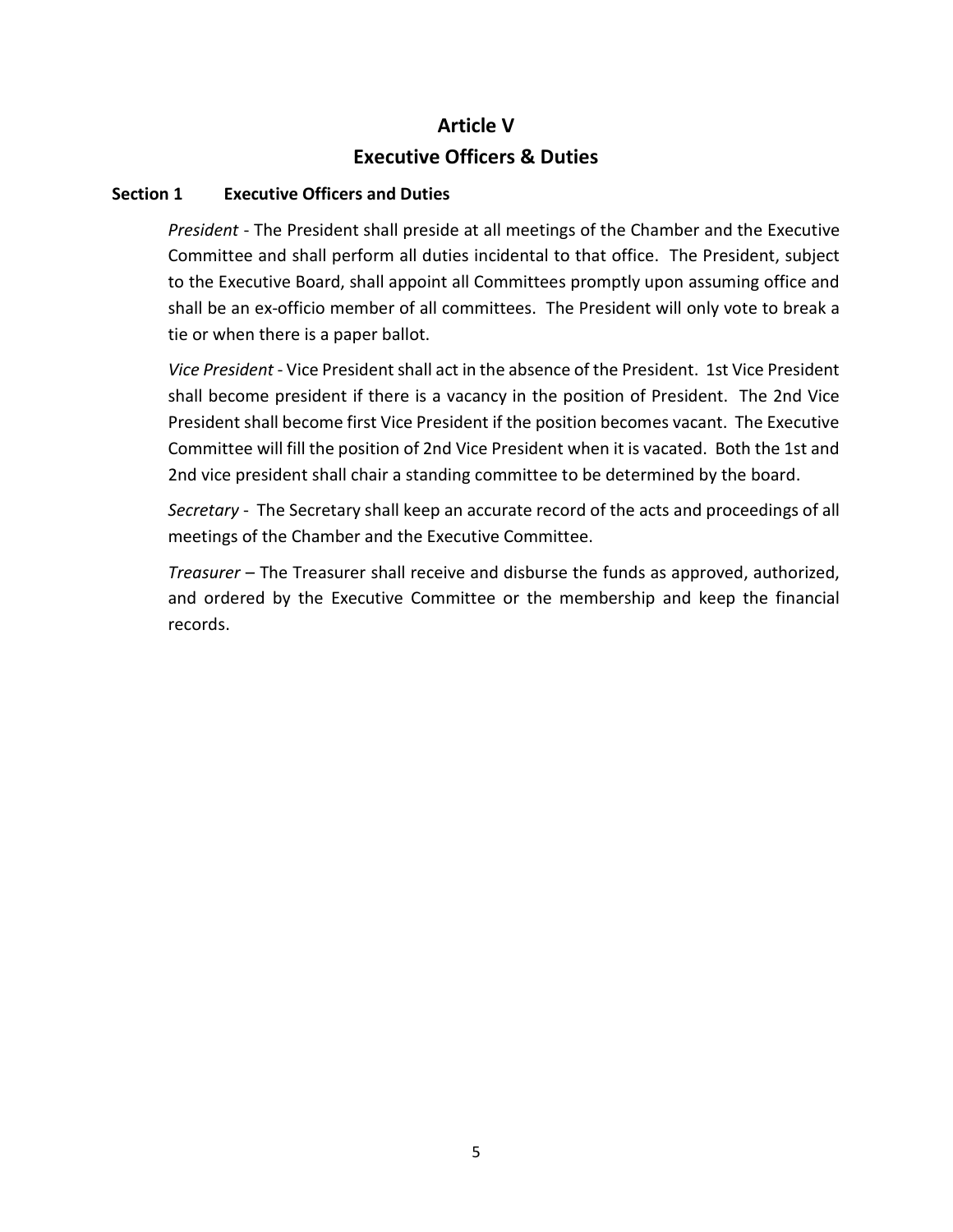# Article VI Standing Committees

### Section 1 Appointment and Authority

Immediately upon election, the incoming President shall begin the organization of committees to serve during that term in office. The Chairman and members of those committees shall be announced at the next regular meeting of the organization. Special committees may be appointed as deemed necessary.

### Section 2 Limitation of Authority

No action by any member, committee, vision, employee, director, or officer shall be binding upon, or constitute an expression of, the policy of the chamber until it shall have been approved or ratified by the executive committee.

Committees shall be discharged by the president of the Executive Committee when their work has been completed and the report's accepted, or when, the opinion of the Executive Committee, is deemed wise to discontinue the committee.

### Section 3 Testimony

Once committee action has been approved by the Executive Committee, it shall be incumbent upon the committee chairmen or, in their absence, whom they designate as being familiar enough with the issue, to give testimony to, or make presentations before, civic and governmental agencies.

### Section 4 Current Standing Committees

- 1) The Executive Committee is a standing committee.
- 2) The Nominating Committee shall be comprised of at least three active members of the Chamber and shall throughout the year look to the duty of presenting nominees to serve the future of the Chamber.
- 3) Membership & Benefits Committee shall work to recruit new members, strive to have maximum attendance at all meetings, and to inform potential and current members of the benefits of chamber membership.
- 4) Financial Review Committee shall review the Treasurer's records at the close of the fiscal year.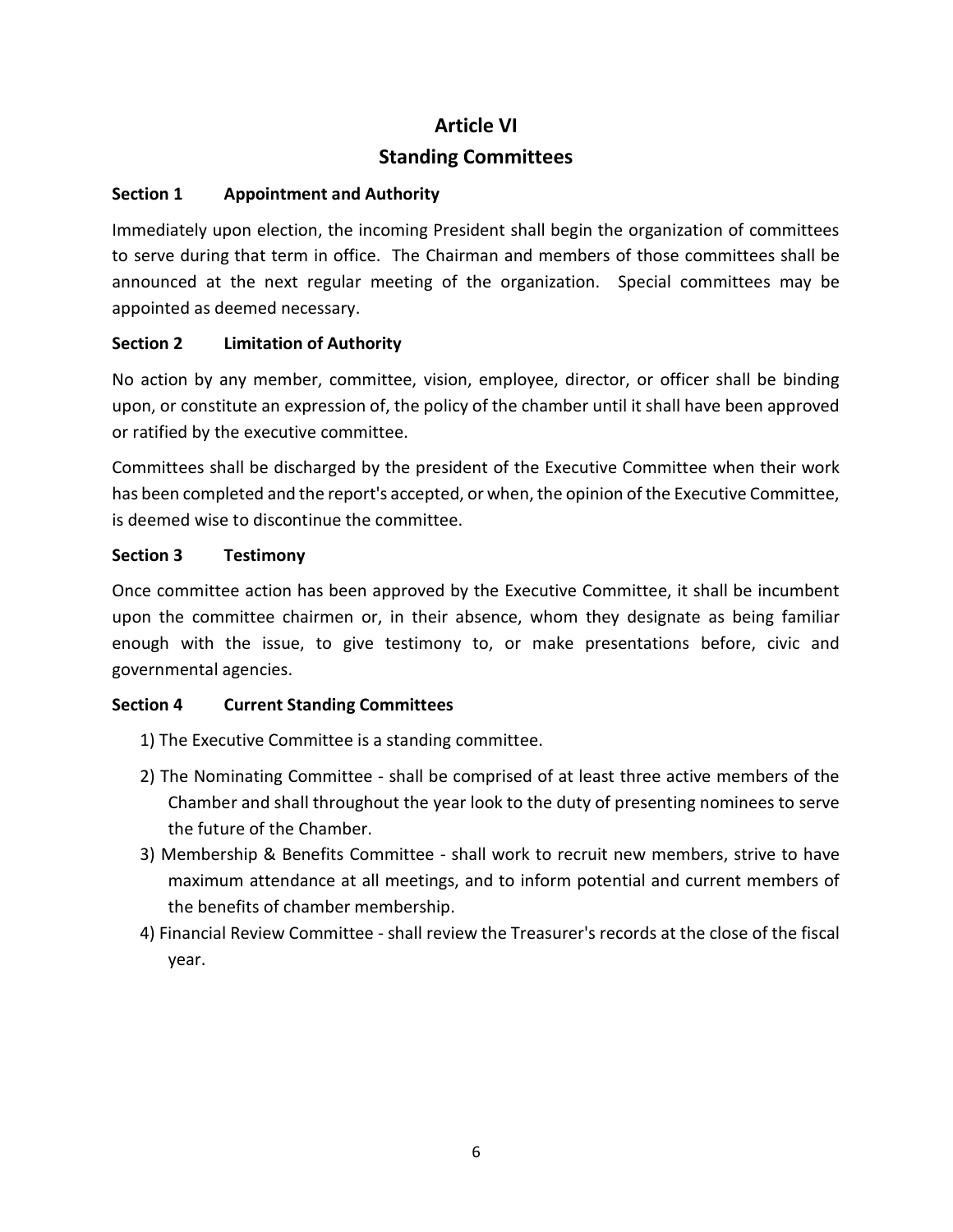# Article VII **Finances**

### Section 1 Funds

All money paid to the chamber shall be placed in a general operating fund. Money received from the Community Festival will be placed in the festival funds account.

### Section 2 Disbursements

Upon approval of the budget, the president is authorized to make the disbursements on accounts and expenses provided for in the budget without additional approval of the board. Disbursements shall be by check, requiring duel signatures.

Organizations and individuals seeking donations for various causes must present their request at a regular business meeting. They must explain what the funds will be used for and how much money the are requesting. Any amount over \$50.00 will be presented, discussed and tabled for voting for membership approval at the next regular business meeting. This will allow us to determine if the request meets the Purpose of the Chamber in Article 1 Section 3 of these Bylaws.

### Section 3 Fiscal Year

The fiscal year shall begin January  $1<sup>st</sup>$  of each year and end on December  $31<sup>st</sup>$  of each year.

### Section 4 Budget

In December a budget will be adopted for the coming year and submitted to the Executive Committee for approval.

### Section 4 Annual Review

The accounts of the Chamber of Commerce shall be reviewed annually as of the close of business on (date ending fiscal year) By a review committee. The review shall at all times be available to members of the organization within the offices of the chamber.

### Section 4 Bonding

The President and such other officers as the Executive Committee may designate shall be bonded by a significant fidelity bond in the amount set by the Executive Committee and paid for by the chamber.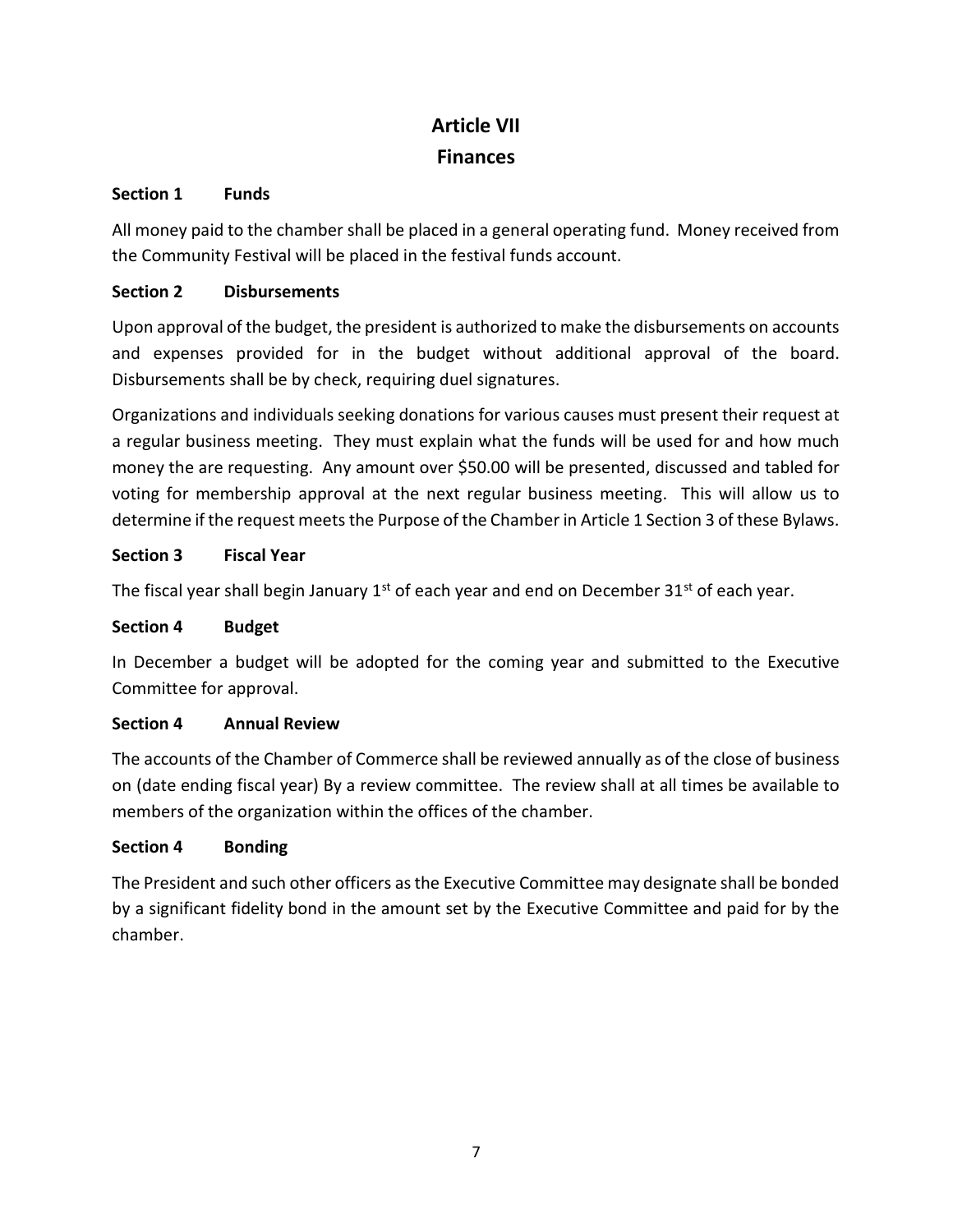## Article VIII **Dissolution**

### Section 1 Determination

If the Chamber Executive Board Determines that the Grand Valley Area Chamber of Commerce is no longer viable or is insolvent, the Executive Board will make the determination at a regular and/or special Executive Board meeting.

Factors that will determine that the Grand Valley Area Chamber of Commerce is no longer viable, or solvent will be.

- Non-sufficient funds to operate the chamber at any point during the fiscal year.
- Membership has declined to the point that we are not able to generate enough revenue to operate.
- Membership's failure to participate in and support chamber events.

## Section 2 Procedure

Once it is determined by the Chamber Executive Board that Grand Valley Area Chamber of Commerce is no longer viable or insolvent, this determination must be presented at the following regular Chamber Meeting and a majority vote of those present will make the final determination of insolvency. A notice shall be sent to all chamber members prior to the regular meeting advising the members of the vote for insolvency.

Any remaining funds in the Grand Valley Area Chamber of Commerce Operating Fund and the Debit Card Fund will be combined and will be divided and disbursed to all remaining members as a reimbursement of membership fees.

Any remaining funds in the Grand Valley Area Chamber of Commerce Community Festival Fund shall be disbursed to a qualified non-profit (must be a 503 (c) must also be in good standing with the IRS and The State of Ohio) organization to continue the Community Festival. Qualified organizations must submit in writing a request for the Community Festival Funds and how they intend to continue this community event. If there is no qualified non-profit organization willing to commit to the continuance of this event, the remaining funds shall be disbursed to qualified non-profit(s) (must be a 503 (c) must also be in good standing with the IRS and The State of Ohio). Qualified organizations must submit in writing to The Chamber Executive Board how the funds will be used. The Chamber Executive Board will make the final determination of who receives these funds.

All Funds must be distributed as described within 90 days of the final vote.